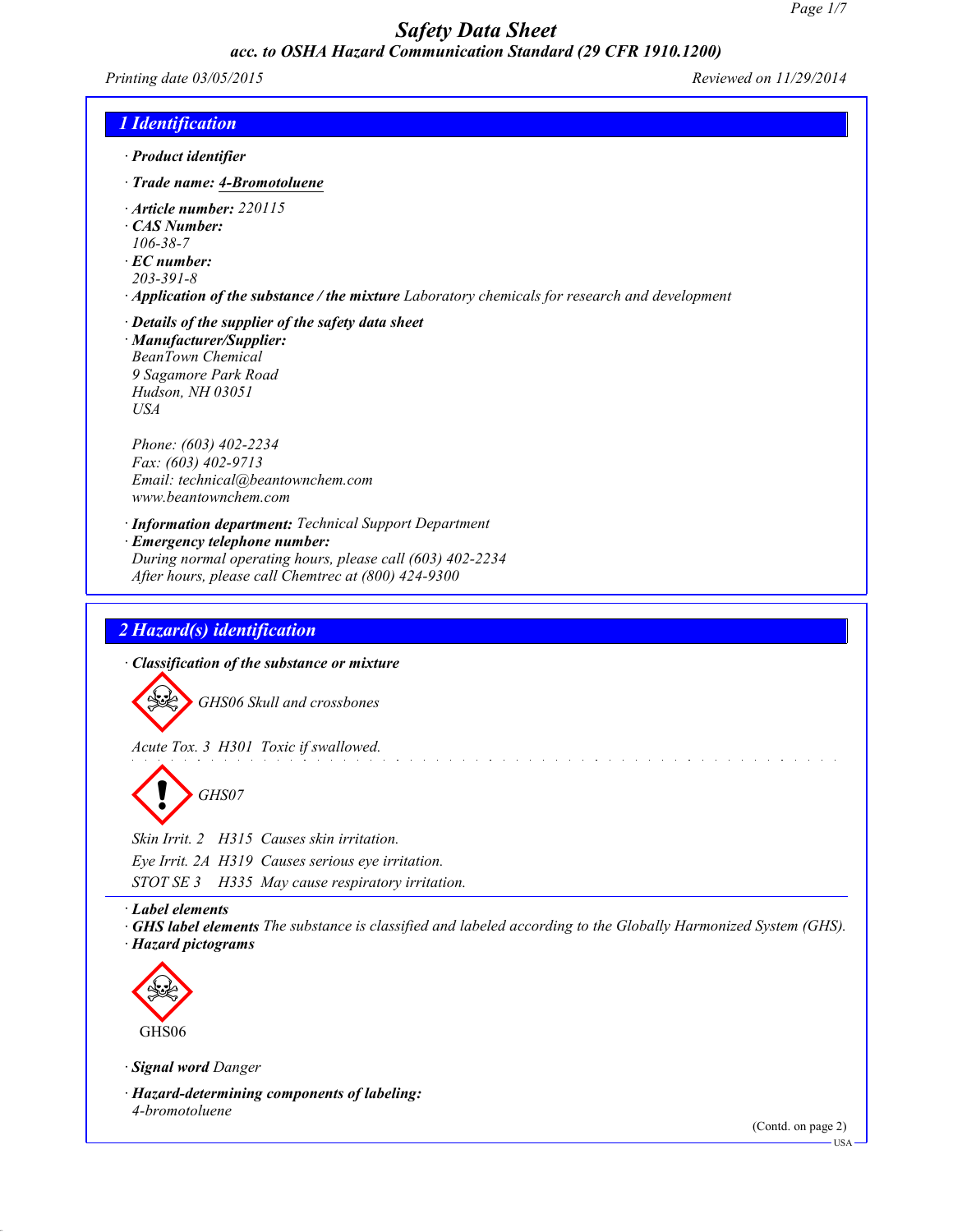*Printing date 03/05/2015 Reviewed on 11/29/2014*

#### *Trade name: 4-Bromotoluene*

| (Contd. of page 1)                                                                                             |
|----------------------------------------------------------------------------------------------------------------|
| · Hazard statements                                                                                            |
| Toxic if swallowed.                                                                                            |
| Causes skin irritation.                                                                                        |
| Causes serious eye irritation.                                                                                 |
| May cause respiratory irritation.                                                                              |
| $\cdot$ Precautionary statements                                                                               |
| If medical advice is needed, have product container or label at hand.                                          |
| Keep out of reach of children.                                                                                 |
| Read label before use.                                                                                         |
| Avoid breathing dust/fume/gas/mist/vapors/spray                                                                |
| If swallowed: Immediately call a poison center/doctor.                                                         |
| If in eyes: Rinse cautiously with water for several minutes. Remove contact lenses, if present and easy to do. |
| Continue rinsing.                                                                                              |
| Specific treatment (see on this label).                                                                        |
| Store locked up.                                                                                               |
| Dispose of contents/container in accordance with local/regional/national/international regulations.            |
| Other hazards                                                                                                  |
| · Results of PBT and vPvB assessment                                                                           |
| · <b>PBT</b> : Not applicable.                                                                                 |
| $\cdot$ <b>vPvB:</b> Not applicable.                                                                           |

## *3 Composition/information on ingredients*

- *· Chemical characterization: Substances*
- *· CAS No. Description 106-38-7 4-bromotoluene*
- *· Identification number(s)*
- *· EC number: 203-391-8*

## *4 First-aid measures*

#### *· Description of first aid measures*

- *· General information:*
- *Immediately remove any clothing soiled by the product.*
- *In case of irregular breathing or respiratory arrest provide artificial respiration.*
- *· After inhalation: In case of unconsciousness place patient stably in side position for transportation.*
- *· After skin contact: Immediately wash with water and soap and rinse thoroughly.*
- *· After eye contact:*
- *Rinse opened eye for several minutes under running water. If symptoms persist, consult a doctor.*
- *· After swallowing: Do not induce vomiting; immediately call for medical help.*
- *· Information for doctor:*
- *· Most important symptoms and effects, both acute and delayed No further relevant information available.*
- *· Indication of any immediate medical attention and special treatment needed*

*No further relevant information available.*

#### *5 Fire-fighting measures*

- *· Extinguishing media*
- *· Suitable extinguishing agents:*

*CO2, extinguishing powder or water spray. Fight larger fires with water spray or alcohol resistant foam. · Special hazards arising from the substance or mixture No further relevant information available.*

(Contd. on page 3)

USA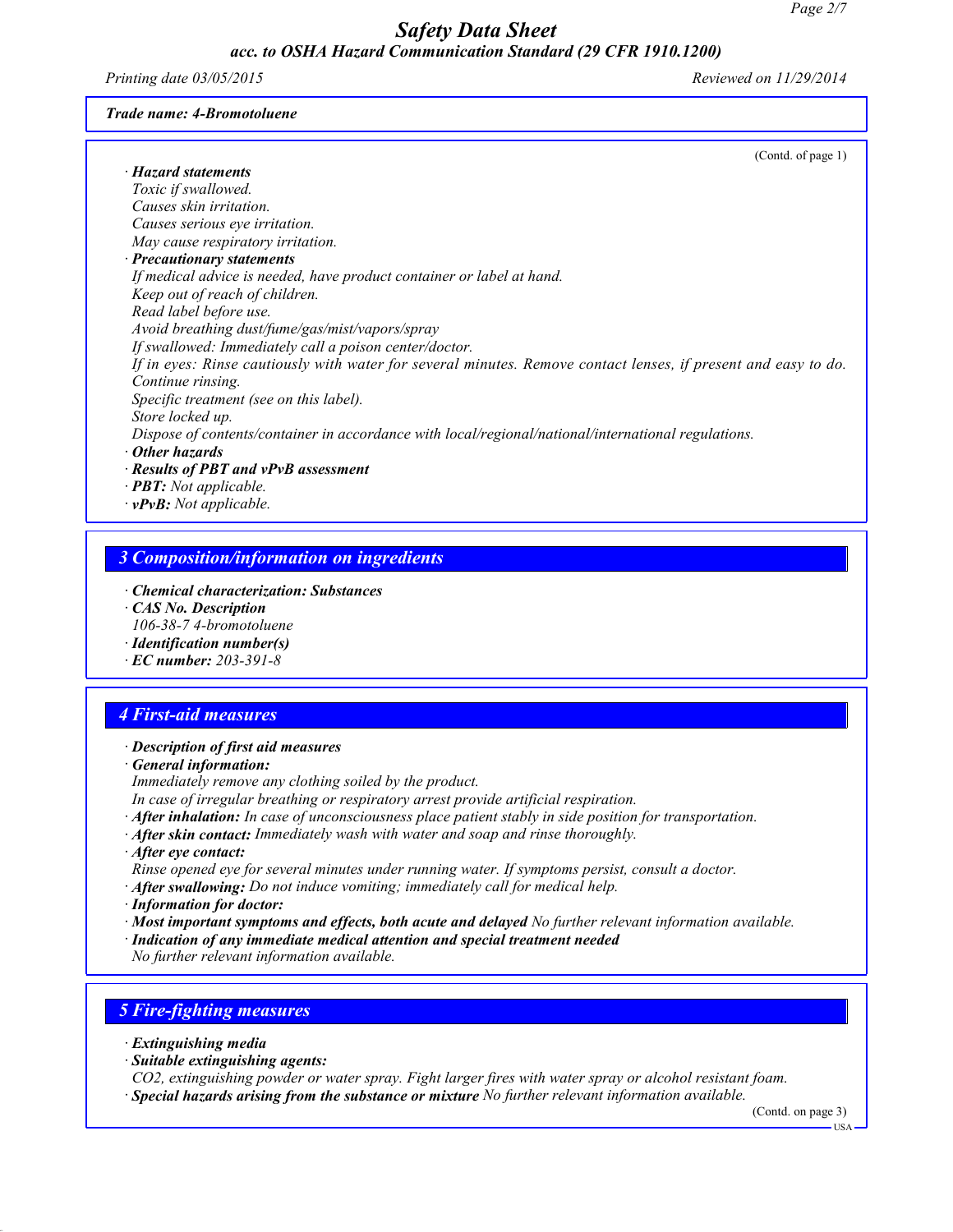*Printing date 03/05/2015 Reviewed on 11/29/2014*

#### *Trade name: 4-Bromotoluene*

- *· Advice for firefighters*
- *· Protective equipment: No special measures required.*

#### *6 Accidental release measures*

*· Personal precautions, protective equipment and emergency procedures Not required.*

#### *· Environmental precautions:*

*Do not allow product to reach sewage system or any water course.*

- *Inform respective authorities in case of seepage into water course or sewage system.*
- *· Methods and material for containment and cleaning up: Dispose contaminated material as waste according to item 13. Ensure adequate ventilation.*
- *· Reference to other sections See Section 7 for information on safe handling. See Section 8 for information on personal protection equipment. See Section 13 for disposal information.*

# *7 Handling and storage*

*· Handling:*

- *· Precautions for safe handling No special precautions are necessary if used correctly.*
- *· Information about protection against explosions and fires: No special measures required.*
- *· Conditions for safe storage, including any incompatibilities*
- *· Storage:*
- *· Requirements to be met by storerooms and receptacles: No special requirements.*
- *· Information about storage in one common storage facility: Not required.*
- *· Further information about storage conditions: Keep receptacle tightly sealed.*
- *· Specific end use(s) No further relevant information available.*

## *8 Exposure controls/personal protection*

*· Additional information about design of technical systems:*

*Properly operating chemical fume hood designed for hazardous chemicals and having an average face velocity of at least 100 feet per minute*

- *· Control parameters*
- *· Components with limit values that require monitoring at the workplace: Not required.*
- *· Additional information: The lists that were valid during the creation were used as basis.*
- *· Exposure controls*
- *· Personal protective equipment:*
- *· General protective and hygienic measures: Keep away from foodstuffs, beverages and feed. Immediately remove all soiled and contaminated clothing. Wash hands before breaks and at the end of work. Avoid contact with the eyes and skin.*

*· Breathing equipment:*

In case of brief exposure or low pollution use respiratory filter device. In case of intensive or longer exposure use *respiratory protective device that is independent of circulating air.*

*· Protection of hands:*

*Protective gloves*

(Contd. on page 4)

(Contd. of page 2)

USA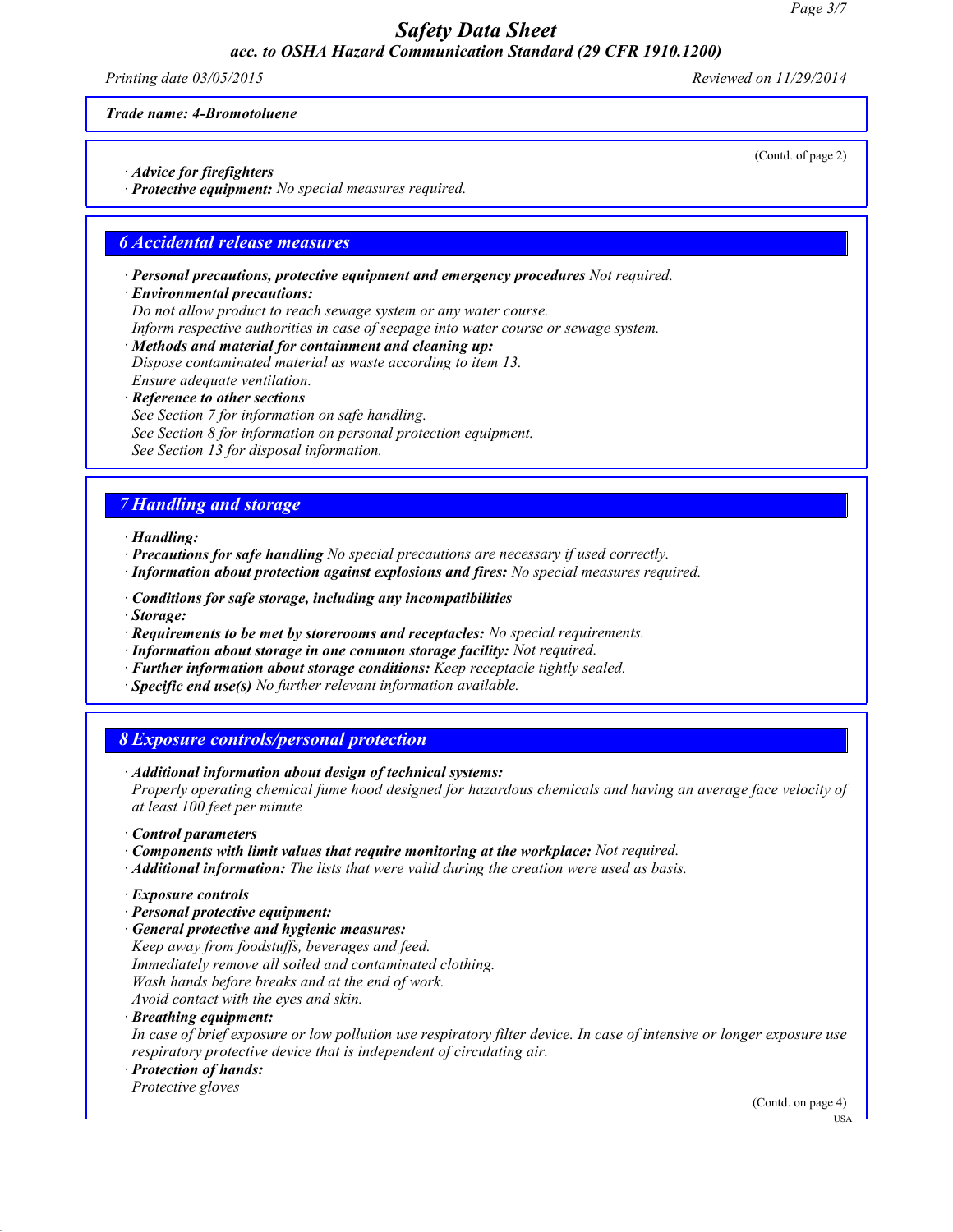#### *Printing date 03/05/2015 Reviewed on 11/29/2014*

#### *Trade name: 4-Bromotoluene*

(Contd. of page 3)

USA

*The glove material has to be impermeable and resistant to the product/ the substance/ the preparation.* Due to missing tests no recommendation to the glove material can be given for the product the preparation the *chemical mixture.*

Selection of the glove material on consideration of the penetration times, rates of diffusion and the degradation *· Material of gloves*

The selection of the suitable gloves does not only depend on the material, but also on further marks of quality and *varies from manufacturer to manufacturer.*

#### *· Penetration time of glove material* The exact break through time has to be found out by the manufacturer of the protective gloves and has to be *observed.*

*· Eye protection: Tightly sealed goggles*

| <b>9 Physical and chemical properties</b>                  |                                               |  |
|------------------------------------------------------------|-----------------------------------------------|--|
| · Information on basic physical and chemical properties    |                                               |  |
| <b>General Information</b>                                 |                                               |  |
| $\cdot$ Appearance:                                        |                                               |  |
| Form:                                                      | Solid                                         |  |
| Color:                                                     | Not determined.                               |  |
| $\cdot$ Odor:                                              | Characteristic                                |  |
| · Odour threshold:                                         | Not determined.                               |  |
| $\cdot$ pH-value:                                          | Not applicable.                               |  |
| Change in condition                                        |                                               |  |
| <b>Melting point/Melting range:</b>                        | 26-29 °C (79-84 °F)                           |  |
| <b>Boiling point/Boiling range:</b>                        | 184 °C (363 °F)                               |  |
| · Flash point:                                             | 85 °C (185 °F)                                |  |
| · Flammability (solid, gaseous):                           | Product is not flammable.                     |  |
| · Ignition temperature:                                    |                                               |  |
| <b>Decomposition temperature:</b>                          | Not determined.                               |  |
| · Auto igniting:                                           | Not determined.                               |  |
| · Danger of explosion:                                     | Product does not present an explosion hazard. |  |
| · Explosion limits:                                        |                                               |  |
| Lower:                                                     | Not determined.                               |  |
| <b>Upper:</b>                                              | Not determined.                               |  |
| · Vapor pressure:                                          | Not applicable.                               |  |
| $\cdot$ Density at 20 °C (68 °F):                          | $1.39$ g/cm <sup>3</sup> (11.6 lbs/gal)       |  |
| $\cdot$ Relative density                                   | Not determined.                               |  |
| $\cdot$ <i>Vapour density</i>                              | Not applicable.                               |  |
| $\cdot$ Evaporation rate                                   | Not applicable.                               |  |
| · Solubility in / Miscibility with                         |                                               |  |
| Water:                                                     | Insoluble.                                    |  |
| · Partition coefficient (n-octanol/water): Not determined. |                                               |  |
| · Viscosity:                                               |                                               |  |
| Dynamic:                                                   | Not applicable.                               |  |
| Kinematic:                                                 | Not applicable.                               |  |
|                                                            | (Contd. on page 5)                            |  |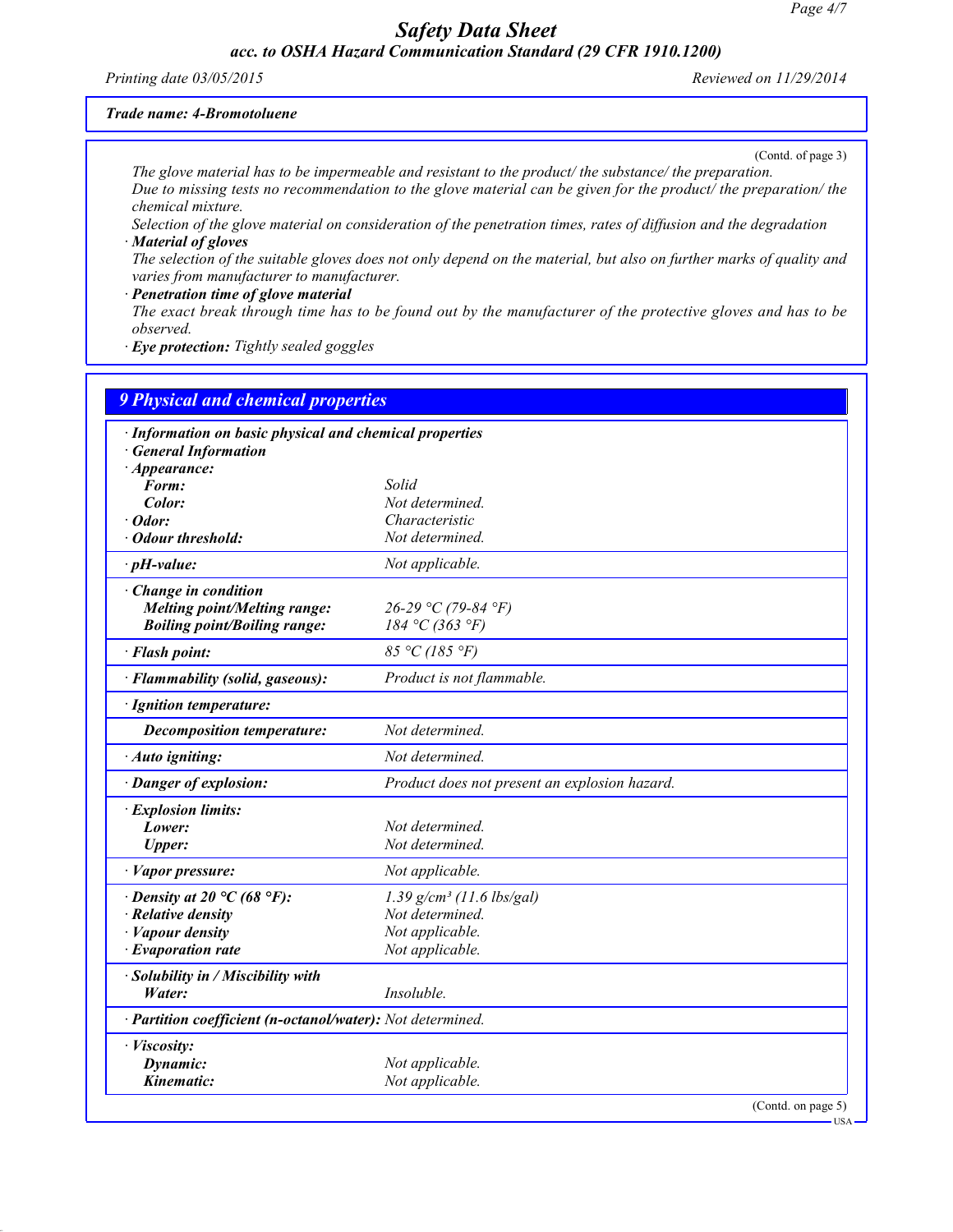*Printing date 03/05/2015 Reviewed on 11/29/2014*

(Contd. of page 4)

*Trade name: 4-Bromotoluene*

*Organic solvents: 0.0 % Solids content: 100.0 %*

*· Other information No further relevant information available.*

# *10 Stability and reactivity*

*· Reactivity*

*· Chemical stability*

- *· Thermal decomposition / conditions to be avoided: No decomposition if used according to specifications.*
- *· Possibility of hazardous reactions No dangerous reactions known.*
- *· Conditions to avoid No further relevant information available.*
- *· Incompatible materials: No further relevant information available.*
- *· Hazardous decomposition products: No dangerous decomposition products known.*

# *11 Toxicological information*

- *· Information on toxicological effects*
- *· Acute toxicity:*
- *· Primary irritant effect:*
- *· on the skin: Irritant to skin and mucous membranes.*
- *· on the eye: Irritating effect.*
- *· Sensitization: No sensitizing effects known.*
- *· Additional toxicological information:*

#### *· Carcinogenic categories*

*· IARC (International Agency for Research on Cancer)*

*Substance is not listed.*

*· NTP (National Toxicology Program)*

*Substance is not listed.*

#### *· OSHA-Ca (Occupational Safety & Health Administration)*

*Substance is not listed.*

# *12 Ecological information*

- *· Toxicity*
- *· Aquatic toxicity: No further relevant information available.*
- *· Persistence and degradability No further relevant information available.*
- *· Behavior in environmental systems:*
- *· Bioaccumulative potential No further relevant information available.*
- *· Mobility in soil No further relevant information available.*
- *· Additional ecological information:*
- *· General notes: Not known to be hazardous to water.*
- *· Results of PBT and vPvB assessment*
- *· PBT: Not applicable.*
- *· vPvB: Not applicable.*
- *· Other adverse effects No further relevant information available.*

(Contd. on page 6)

USA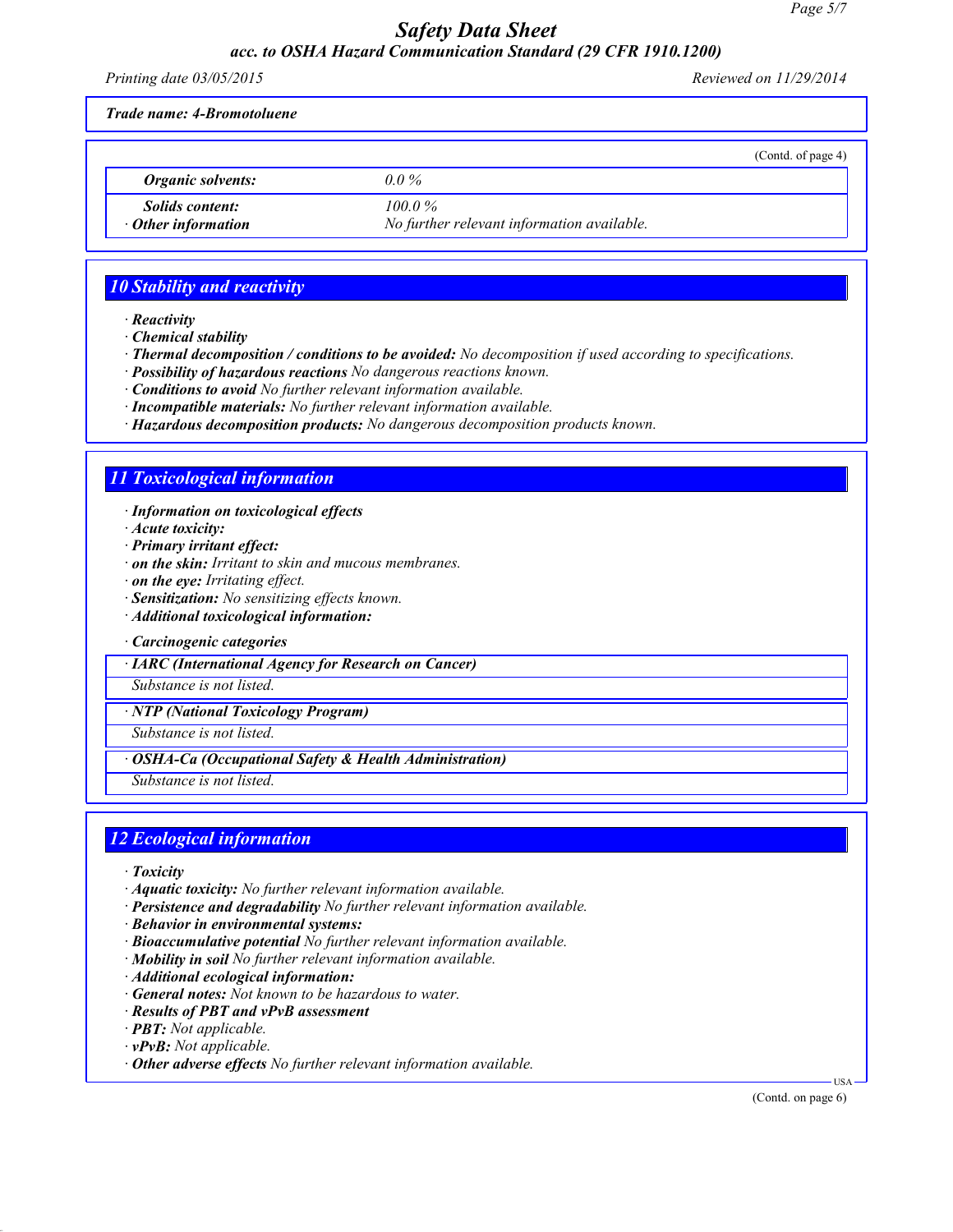*Printing date 03/05/2015 Reviewed on 11/29/2014*

(Contd. of page 5)

#### *Trade name: 4-Bromotoluene*

*13 Disposal considerations*

*· Waste treatment methods*

#### *· Recommendation:*

*Must not be disposed of together with household garbage. Do not allow product to reach sewage system.*

- *· Uncleaned packagings:*
- *· Recommendation: Disposal must be made according to official regulations.*

# *14 Transport information*

| ⋅ UN-Number<br>· DOT, ADN, IMDG, IATA                                               | not regulated   |
|-------------------------------------------------------------------------------------|-----------------|
| $\cdot$ UN proper shipping name<br>· DOT, ADN, IMDG, IATA                           | not regulated   |
| · Transport hazard class(es)                                                        |                 |
| · DOT, ADN, IMDG, IATA<br>$\cdot$ Class                                             | not regulated   |
| · Packing group<br>· DOT, IMDG, IATA                                                | not regulated   |
| $\cdot$ Environmental hazards:<br>$\cdot$ Marine pollutant:                         | No              |
| · Special precautions for user                                                      | Not applicable. |
| · Transport in bulk according to Annex II of<br><b>MARPOL73/78 and the IBC Code</b> | Not applicable. |
| · UN "Model Regulation":                                                            |                 |

## *15 Regulatory information*

*· Safety, health and environmental regulations/legislation specific for the substance or mixture · Sara*

| (Contd. on page 7)<br><b>USA</b> |
|----------------------------------|
|                                  |